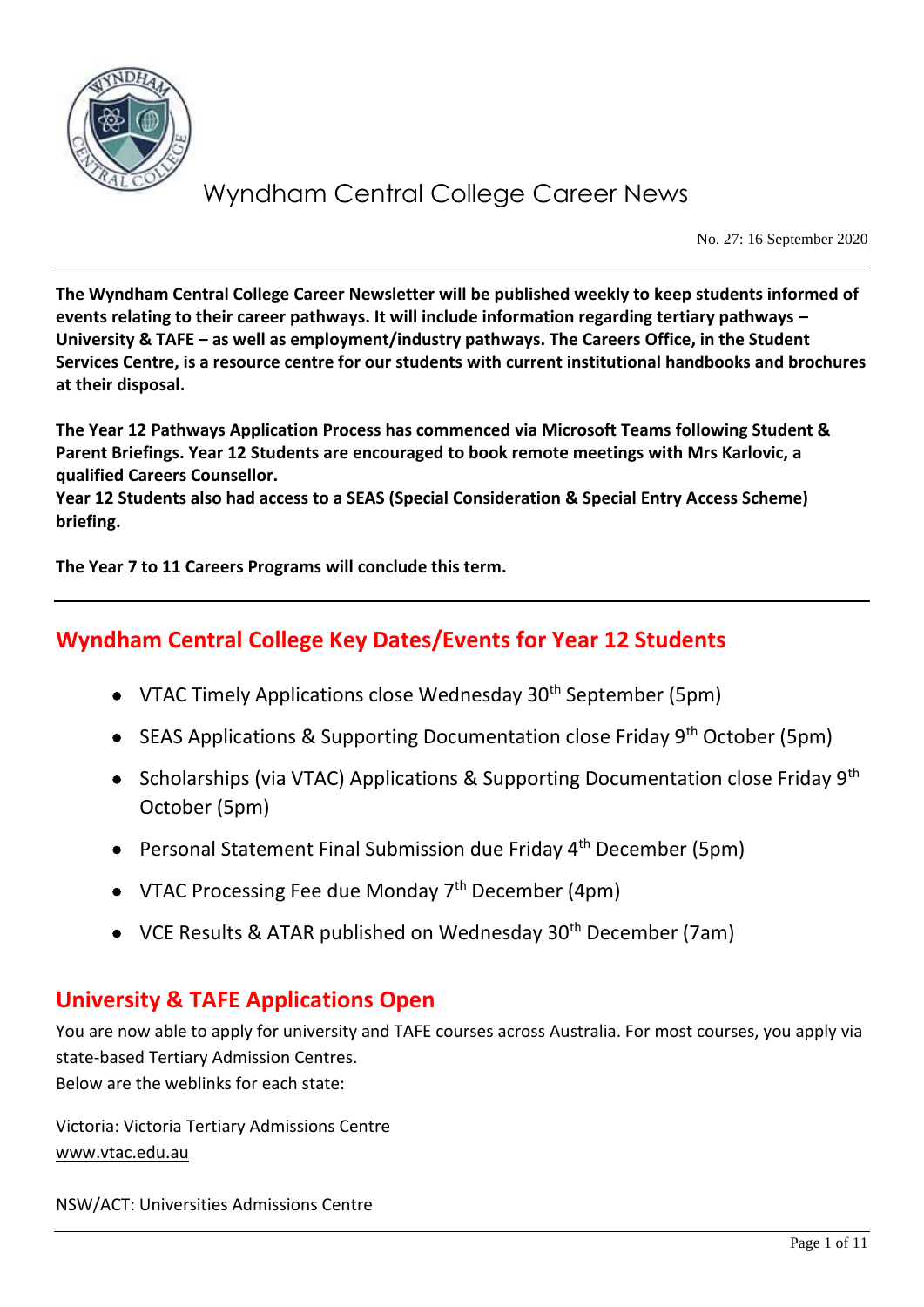

No. 27: 16 September 2020

#### [www.uac.edu.au](http://www.uac.edu.au/)

SA/NT: South Australia Tertiary Admissions Centre [www.satac.edu.au](http://www.satac.edu.au/)

Queensland: Queensland Tertiary Admissions Centre [www.qtac.edu.au](http://www.qtac.edu.au/)

Western Australia: Tertiary Institutions Service Centre [www.tisc.edu.au](http://www.tisc.edu.au/)

Tasmania: apply directly to the University of Tasmania [www.utas.edu.au](http://www.utas.edu.au/)

You will need access to a computer or smart phone, your student ID number, and a PayPal account or credit/debit card.

You will be able to apply for special consideration, some access and equity scholarships and some early entry/guaranteed programs via the Tertiary Admission Centres.

## **Get Help with the VTAC Application Process**

**At Wyndham Central College, briefings were run by Mrs Karlovic (Pathways & Transitions Leader) followed by a phone or Microsoft Teams meeting with each student to complete applications which are taking place now. Students are invited to book times with Mrs Karlovic**

## **Virtual Open Days**

**University of Newcastle** 14 – 18 September <https://bit.ly/34S89Qj>

**Charles Sturt University** 17, 26 September <http://bit.ly/2vvvTdO>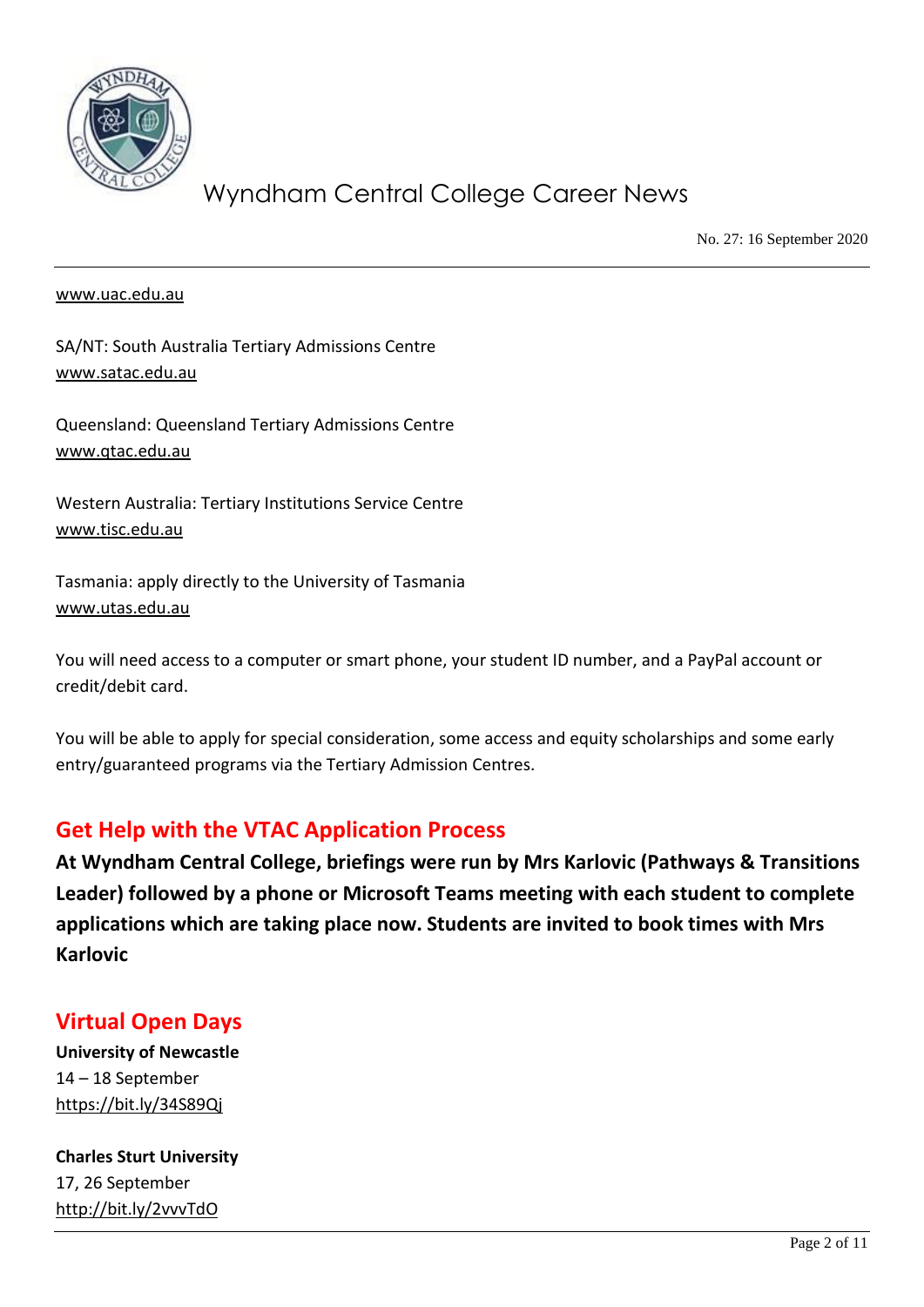

No. 27: 16 September 2020

## **Missed an open day?**

No worries! Several universities have recorded the sessions so you can watch them from home. University of Melbourne[, https://bit.ly/3lTOkOv](https://bit.ly/3lTOkOv) Deakin University,<https://bit.ly/33icNpW> Monash University,<http://bit.ly/386QjH8> La Trobe University,<http://bit.ly/3chXyPA> Swinburne University [, http://bit.ly/2ImxYvr](http://bit.ly/2ImxYvr) Victoria University,<https://bit.ly/3jsX63U> Federation University[, https://bit.ly/31bhBul](https://bit.ly/31bhBul)

# **Students Applying for Nursing/Midwifery Courses**

Year 12 students applying for nursing or midwifery courses should be mindful of the following entry requirements:

### **VTAC**

Applicants applying for nursing or midwifery courses via the Victorian Tertiary Admission Centre (VTAC) will need to complete the 'Nursing and Midwifery Declaration Form' within their VTAC account.

### **Victoria University**

Bachelor of Nursing applicants will need to register for and sit the CASPer test. Note – applicants who are also applying for Initial Teacher Education courses will need to pay and sit for two separate CASPer tests, <https://takecasper.com/>

### **UAC**

Applicants applying for nursing or midwifery courses via the Universities Admissions Centre (UAC) will need to complete an 'English Proficiency Declaration' within their UAC account.

## **Students Applying for Undergraduate Teaching Courses**

### **Victoria**

To be eligible to apply for undergraduate teacher education courses, applicants will need to register for and sit the CASPer test.

Applicants will need to organise this as soon as possible and select the universities they would like their results to be sent to,<https://bit.ly/2M4jr9e>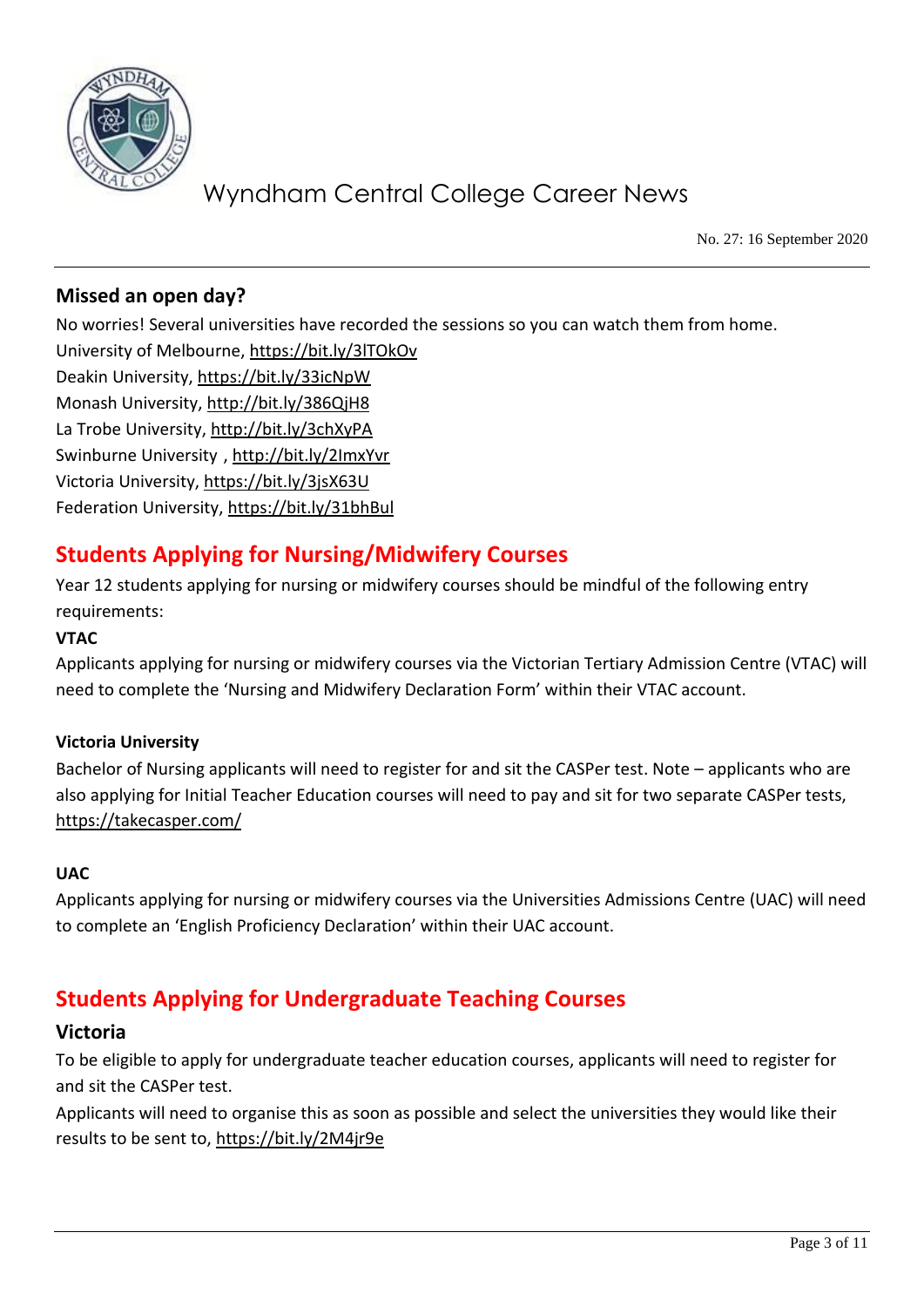

No. 27: 16 September 2020

### **NSW**

To be eligible to apply for undergraduate teacher education courses at 9 universities, applicants will need to complete the teaching questionnaire within their UAC account,<https://bit.ly/3iyDcnY>

Literacy and Numeracy Requirements

Students will need to register for and pass the Literacy and Numeracy Test for Initial Teacher Education Students during their teaching degree,<https://bit.ly/2wzDXYg>

### **UNSW Coop Program**

Applications for the UNSW Coop Scholarship for high achievers close on Wednesday 30 September. Students will need the endorsement of their school to be eligible to apply. The Scholarship is worth almost \$20,000 per year up to 4 years. For information and to apply, go to [www.coop.unsw.edu.au](http://www.coop.unsw.edu.au/)

# **University Applications – Key Closing Dates for Year 12 Students**

### **Key dates for VTAC**

The Victorian Tertiary Admissions Centre (VTAC) processes course applications on behalf of tertiary institutions[, www.vtac.edu.au/](http://www.vtac.edu.au/)

Timely applications close for VTAC on Wednesday 30 September. You can apply for up to 8 courses. You can complete a Special Entry Access Scheme (SEAS) application by 9 October. You can complete a scholarships application by 9 October. VTAC resources:<https://bit.ly/2MFsD1O>

### **Courses – Early Closing Dates**

The following courses have VTAC applications and in some cases supplementary forms or audition applications due by Wednesday 30 September. Students will be unable to add the courses into their VTAC preference list after this date.

**Monash University** All undergraduate medicine courses

**The University of Melbourne** Fine Arts (Acting) Fine Arts (Animation) Fine Arts (Dance)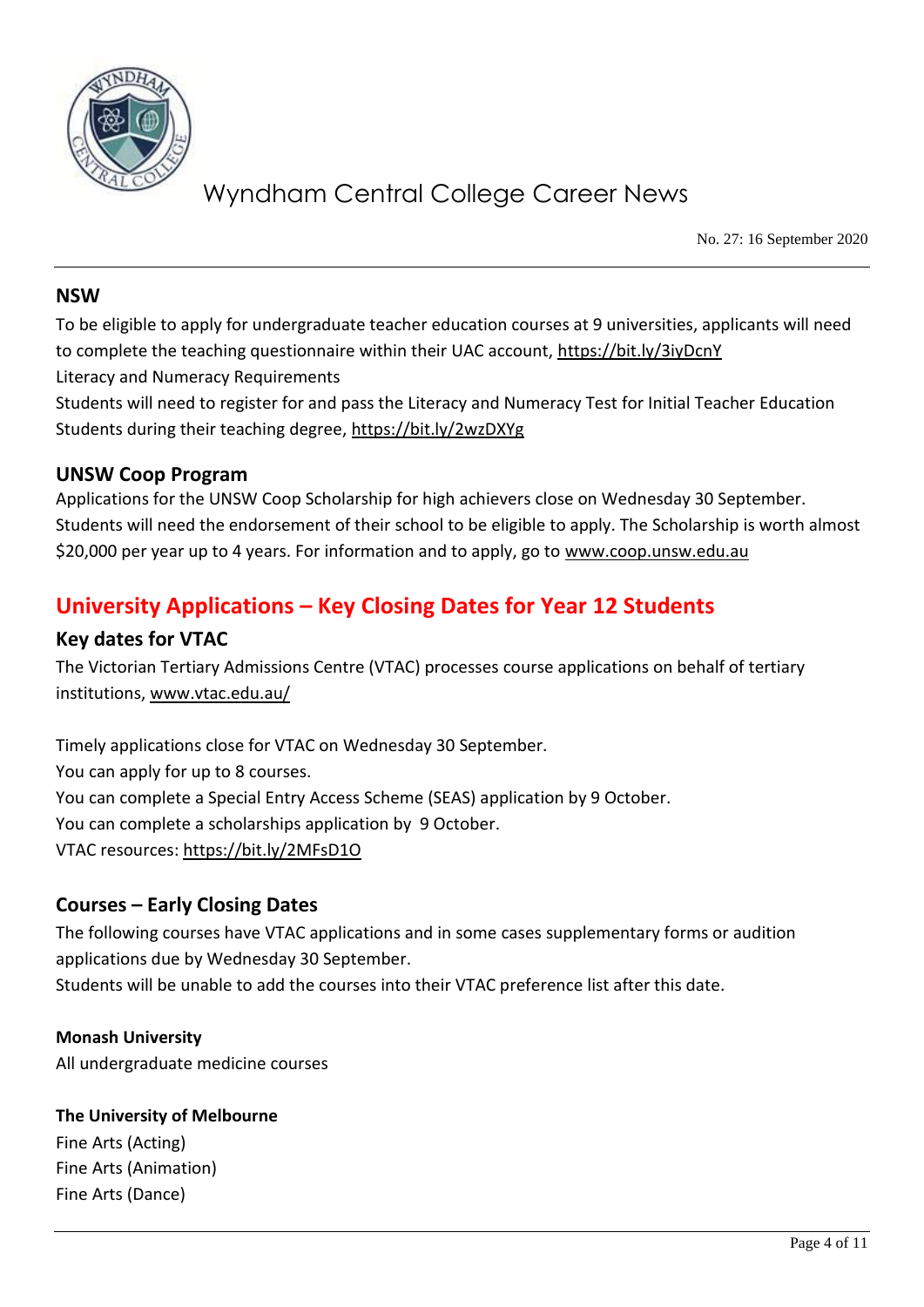

No. 27: 16 September 2020

Fine Arts (Film and Television) Fine Arts (Music Theatre) Fine Arts (Production) Fine Arts (Screenwriting) Fine Arts (Theatre Fine Arts (Visual Art) Music

## **Key Dates for UAC**

The Universities Admissions Centre (UAC) processes course applications on behalf of tertiary institutions [www.uac.edu.au](http://www.uac.edu.au/)

Timely applications close for UAC on Wednesday 30 September.

You can apply for up to 5 courses. These can be changed later by certain dates, but some courses must be applied for by this date.

You can apply for Equity Scholarships and the Educational Access Schemes (EAS). Closing dates will depend on the offer round.

UAC resources:<https://bit.ly/2PL3J2K>

## **Private Colleges and TAFE Institutes**

You will need to apply directly to some institutes. Each relevant private college and TAFE will set their own application dates.

### **Early Admission Programs**

Closing dates for some early admission/ guaranteed entry programs include:

### **Schools Recommendation Schemes**

Applications for this scheme close on Sunday 20 September via the Universities Admissions Centre, [www.uac.edu.au](http://www.uac.edu.au/)

This scheme covers NSW and Canberra institutes

- Australian Catholic University
- Charles Sturt University
- International College of Management
- Macquarie University
- National Art School
- SAE Creative Media Institute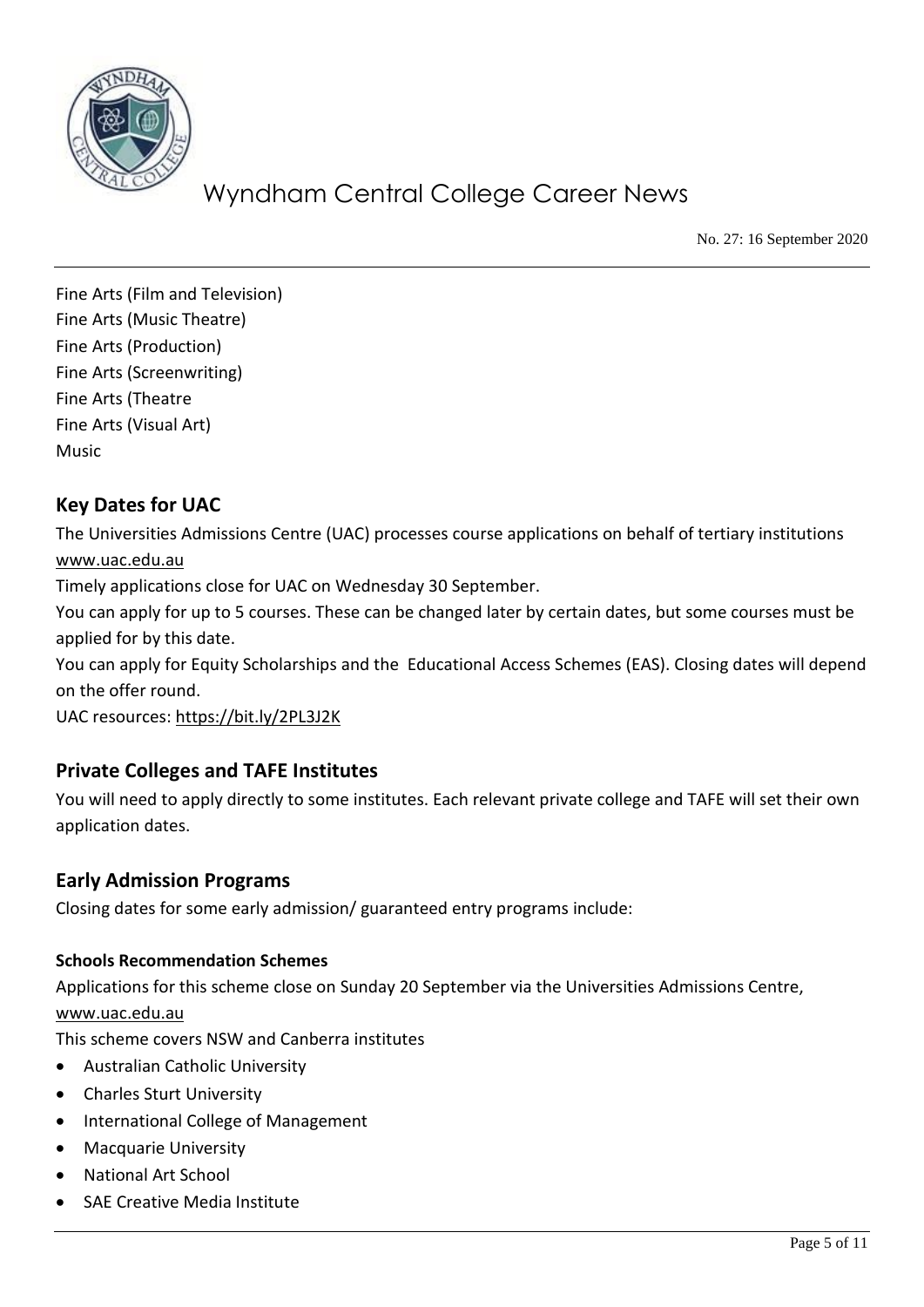

No. 27: 16 September 2020

- University of Canberra
- University of New England
- University of Newcastle
- University of Sydney
- University of Technology, Sydney
- Western Sydney University

Further information,<https://bit.ly/34XIdkl>

**Australian Catholic University** ACU Guarantee Friday 25 September,<https://bit.ly/38PiLiA>

#### **University of New England**

Early Entry Program Friday 25 September,<https://bit.ly/32O4b8s>

#### **The University of Melbourne**

Access Melbourne Friday 9 October,<https://bit.ly/3h91ZhZ>

#### **Monash University**

The Monash Guarantee Friday 9 October,<https://bit.ly/2WQflGX>

Victoria University

The Monash Guarantee Friday 9 October,<https://bit.ly/2Kw3ND6>

**RMIT University** SNAP Friday 9 October,<https://bit.ly/2QULUkP>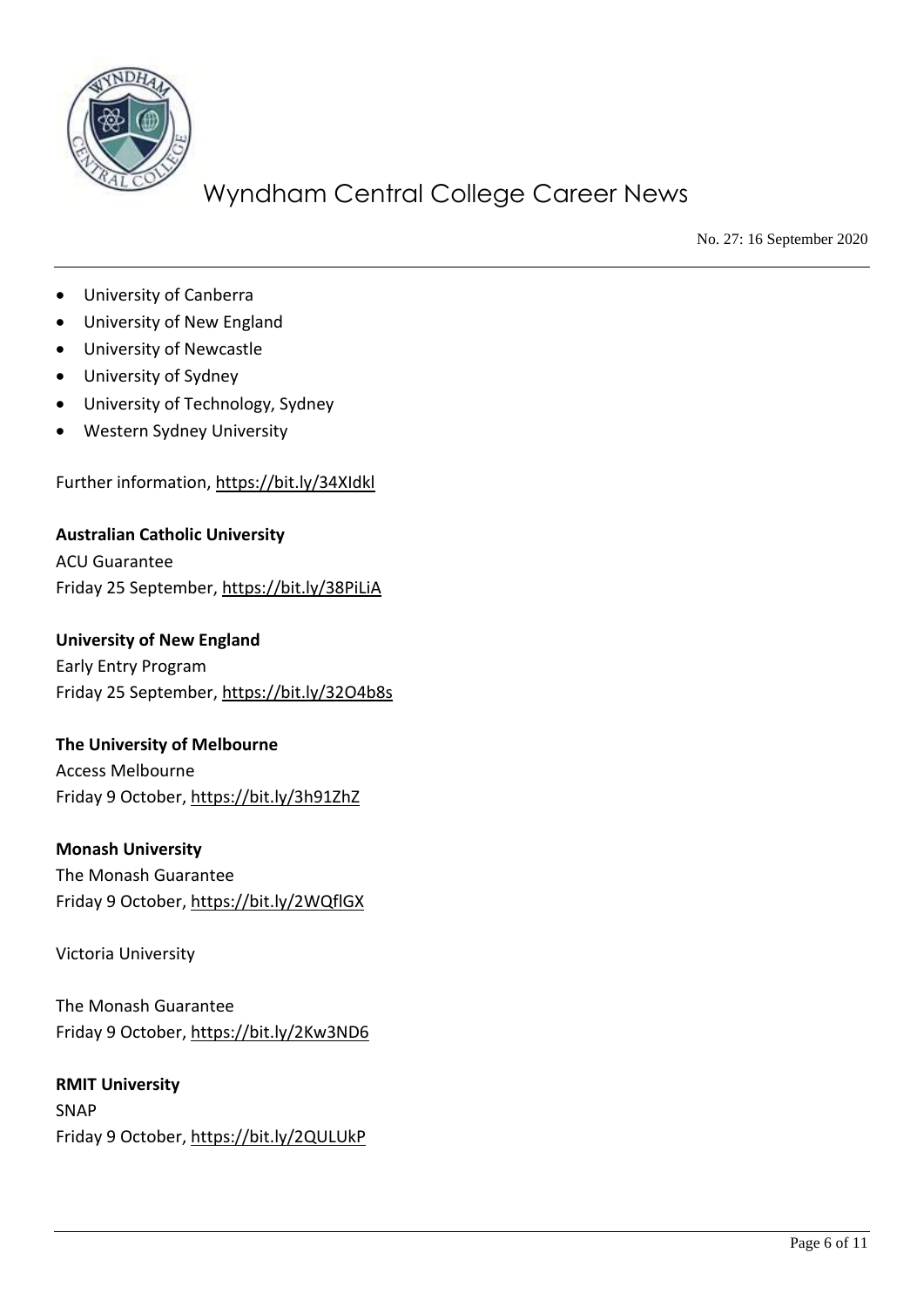

No. 27: 16 September 2020

# **Cybersecurity**

Cybersecurity careers are in high demand. This is an excellent article about cybersecurity, study pathways, example job titles and salaries and key websites,<https://bit.ly/2lGRASK>

# **Would You Like to Work with Animals in the Future?**

Interested in working in a vet clinic as a nurse or a technologist? You may find the following two courses interesting:

### **Charles Sturt University**

Bachelor of Veterinary Technology, Wagga Wagga:

You can specialise in practice management, large animal technology, or clinical technology and you can study the course on campus or via distance. You will also complete the Certificate IV in Veterinary Nursing through Goulburn Ovens TAFE via distance,<http://bit.ly/1BCc1w4>

### **La Trobe University**

Bachelor of Veterinary Nursing, Epping:

This course is offered by La Trobe and delivered at Melbourne Polytechnic, Epping and is the first course of its kind in Australia. The course has a heavy focus on industry experience,<http://bit.ly/22jRuuA>

## **Australian Defence Force**

### **(ADF) Careers Guide**

Did you know that there are over 200 roles to choose from in the Army, Airforce and Navy? The ADF has developed a careers guide for students and parents that provide a concise overview of career and study options. You can download the guide here:<https://bit.ly/3hz8Lgm>

### **Other Guides**

To download other guides such as the recruitment process, fitness guidelines, and pay rates, go to <https://bit.ly/2oUDRpG>

## **The Most In Demand Jobs You've Never Heard Of**

Anna Patty has written an article looking at five in-demand jobs taken from an analysis of job titles on LinkedIn. The jobs are:

- Customer Success Manager
- Data Scientist
- Full Stack Engineer
- Cyber Security Expert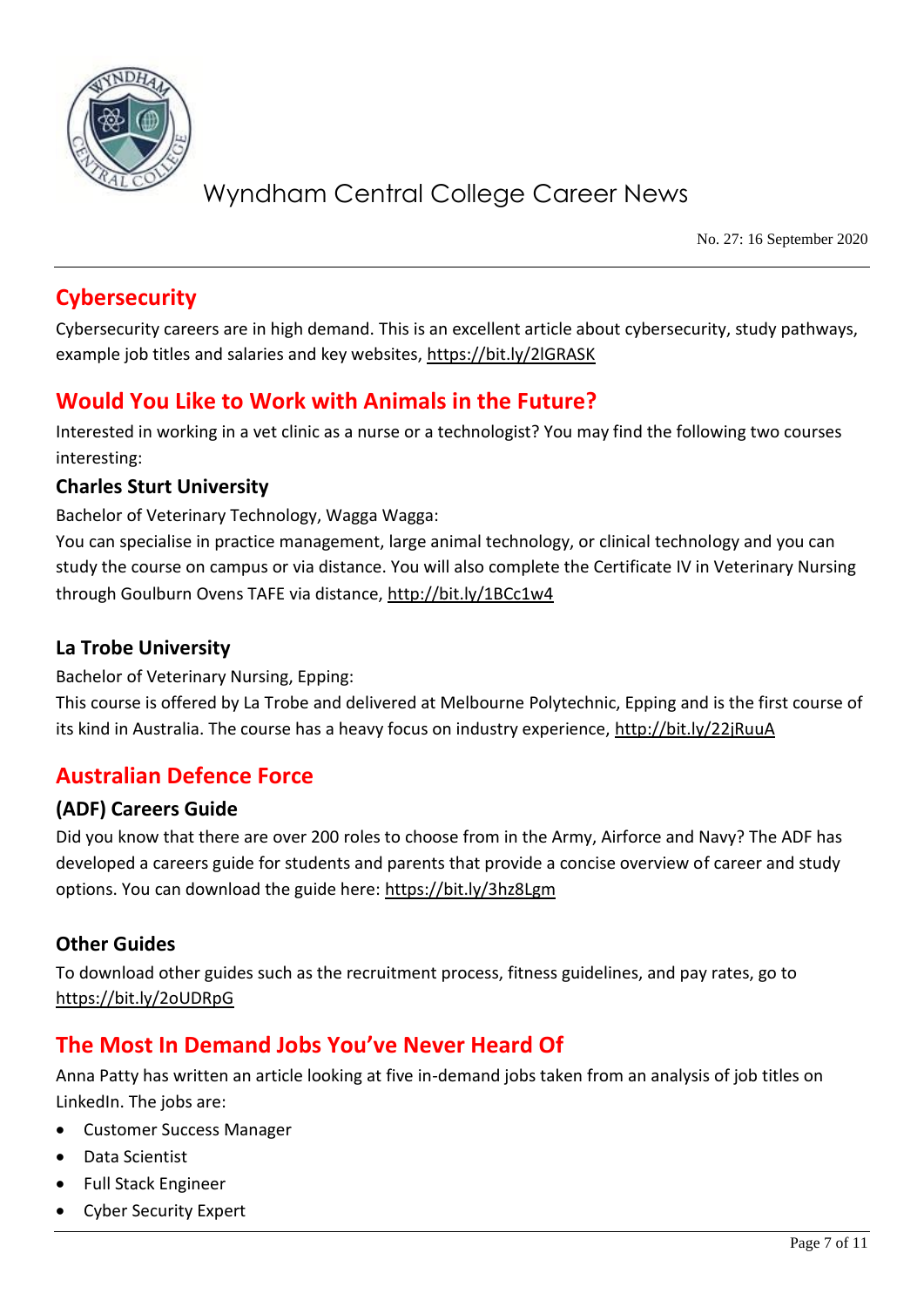

No. 27: 16 September 2020

Experience Designer (IT)

To read the article, go to<https://bit.ly/2wTuwmD>

## **STEM Careers**

### **On Demand Webinars**

Discover where STEM careers can take you and how to get there! Hear from real-world STEM professionals as they unpack what they do,<https://bit.ly/35Bo3yD>

### **IT Careers**

IT jobs are on the rise, but not the ones you might think. Software and information technology grads seeking roles in the services sector are currently spoilt for choice, with LinkedIn's most recent economic report revealing a serious growth in employment opportunities,<https://bit.ly/32wJxLp>

# **Upcoming Virtual Events**

### **Monash University**

### **Pharmacy and Pharmaceutical Sciences**

Learn about courses in Pharmacy and Pharmaceutical Sciences at Monash Date: Wednesday 16 September, 6.30 – 7.30pm Information and RSVP:<https://bit.ly/2E2wqId>

#### **Virtual Information Evening**

Learn about courses, scholarships, accommodation, pathways and student services at an upcoming Virtual Information Evening. Date: Tuesday 22 September, 6.30pm – 8pm

Information and RSVP:<https://bit.ly/2FaaP16>

### **Hotel Management**

The Hotel School Melbourne: is running an information evening for prospective students. You will be able to find out about courses at the Hotel School and get course advice Date: Tuesday 22 September, 5 – 5.30pm Information and RSVP:<https://bit.ly/3kks2DX>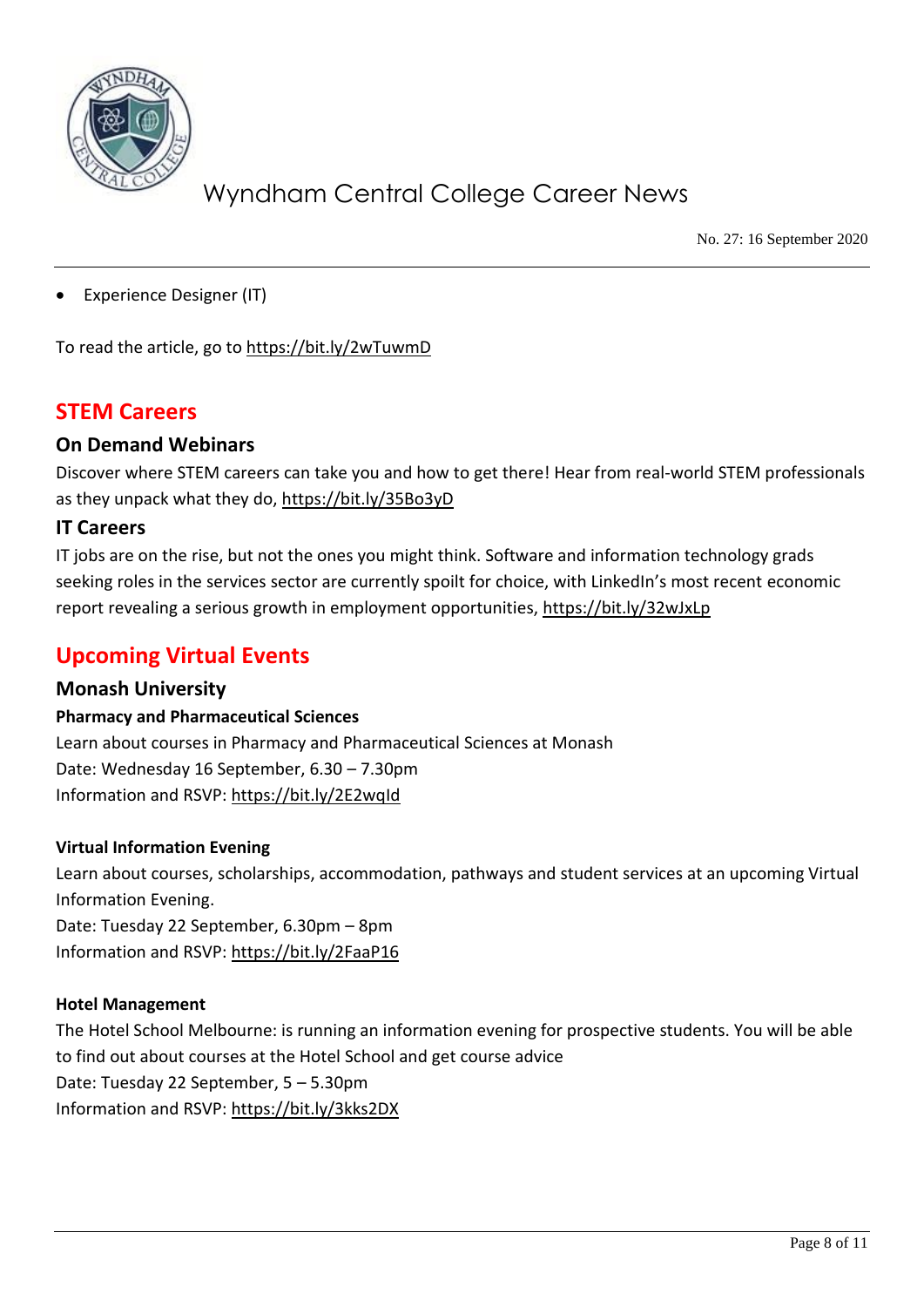

No. 27: 16 September 2020

### **UCAT ANZ**

National Institute of Education is running online medical interview and effective communication skills workshops for students who have sat the UCAT ANZ. For information, dates and to register your place, visit <https://bit.ly/34yQuga>

### **Federation University**

Federation University is running the following online webinars for prospective students in September:

- 16 Study for a career in mining 16 Study outdoor and environmental education
- 22 Visual and Fine Arts online folio and interview
- 23 Discover Federation University Arts Academy

Information and RSVP:<https://bit.ly/3i7CdLo>

Live Q n A Session: Federation University will be hosting a live QnA session for prospective students and families on 17 September,<https://bit.ly/32cB5As>

### **Swinburne University**

Swinburne University is running the following online webinars for prospective students in September: 14 – 18: Ask me anything week: Students are invited to chat online with academics, course advisors and student ambassadors.

17: A Flying Start - Insights into the future of aviation, including the resilience of the industry and strategies employed by the industry leaders

For information and to register, visit<https://bit.ly/3mdKS1s>

## **Careers in Policing**

Charles Sturt and the NSW Police Force are hosting a free online information session for students who are interested in a career in the NSW Police Force.

Date: Tuesday 22nd September, 7pm - 8.30pm

Information and RSVP:<https://bit.ly/2ZEEk20>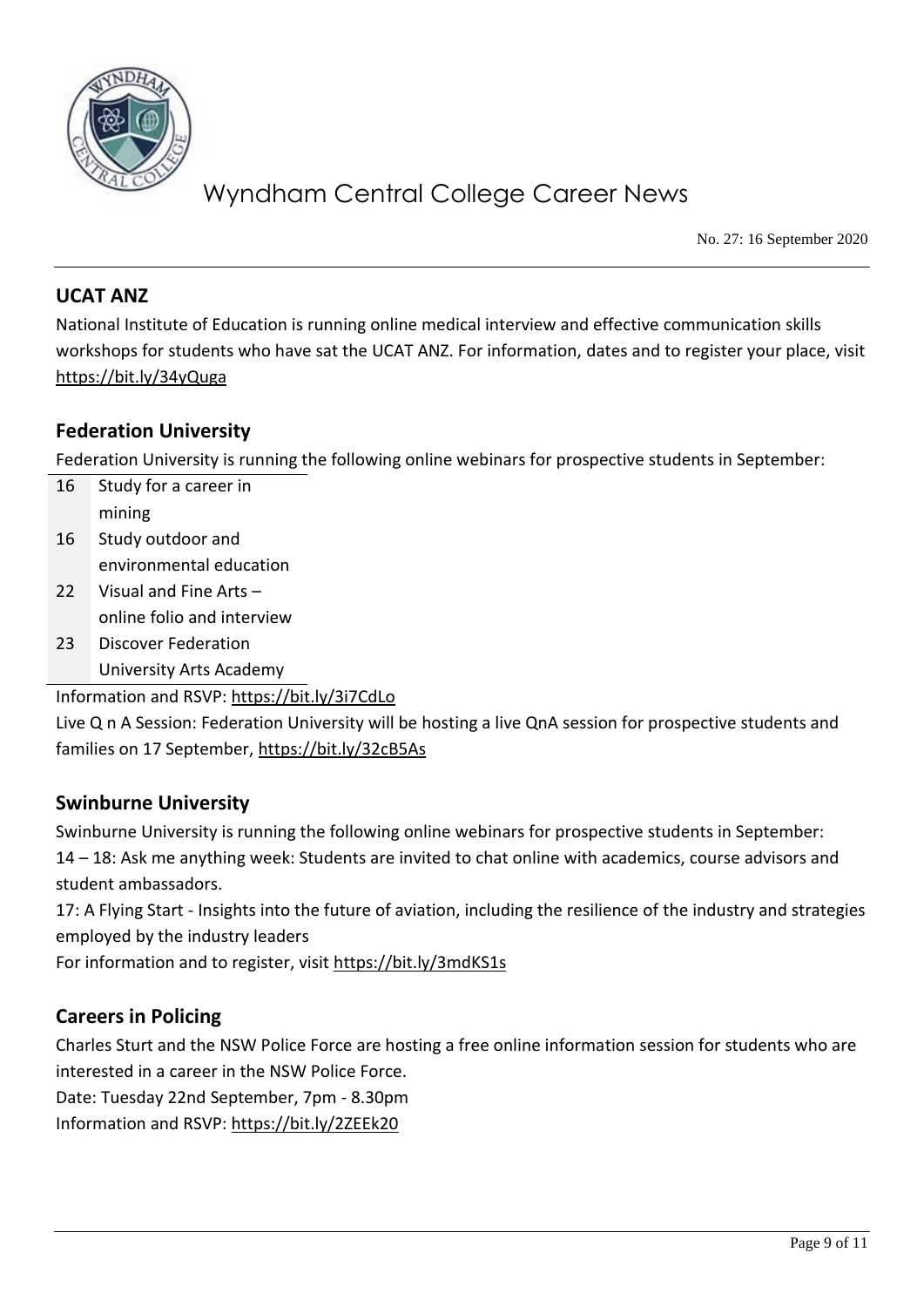

No. 27: 16 September 2020

## **RMIT: Discover What's Next Series**

RMIT University is running the following online webinars for prospective students in September:

16 All you need to know about RMIT 17 Photography 17 Vocational education, TAFE, pathways 21 Business industry spotlight 22 Blockchain 22 Moving to Melbourne 23 Creative writing 23 Music Industry 24 Transitioning into university 28 Property, construction and project management 28 Careers in AR, VR, UX, video and sound design 29 All you need to know about RMIT 29 Economics and finance

For information and to register for sessions, visit<https://bit.ly/3h8pS9k>

### **JMC Academy – High School Workshops**

Year 9 – 12 students are invited to apply for the annual JMC Academy High School Workshops running virtually during the Term 3 break.

Students will be able to participate in a workshop of their choice (options are listed below) and will be able to learn about other courses running at the College.

- Character and Life Drawing
- Digital Sculpture and Character
- Digital TV Studio
- Discover Visual Communication
- Electronic Music Production